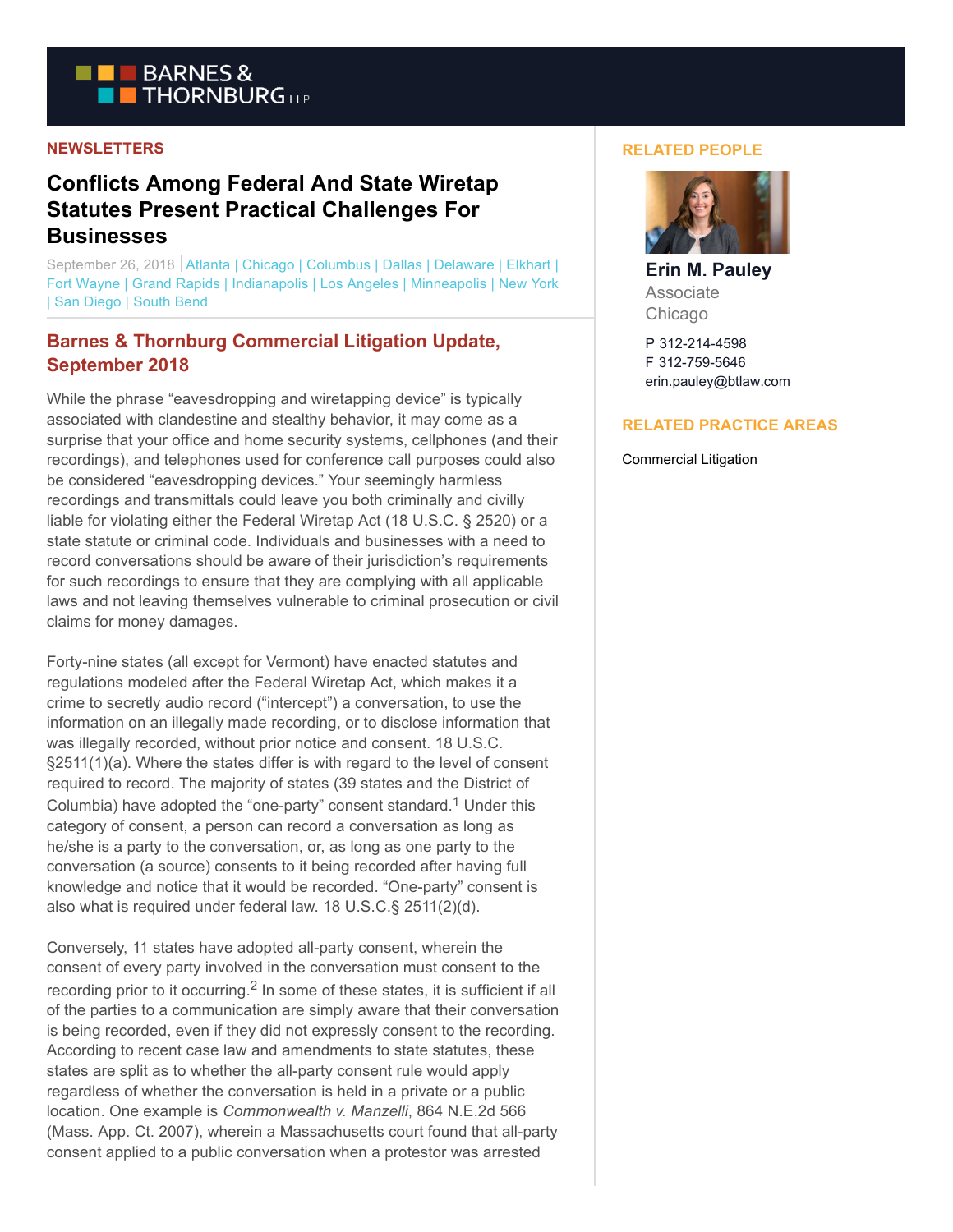for secretly audio taping conversation with a police officer at a publicly held political rally. In Illinois, the Illinois Eavesdropping Act (720 ILCS § 5/14-2(a)) distinguishes private and public communications in that only private conversations have a protectable interest from recording. Montana also makes an exception to its all-party consent requirement for recordings of public officials performing official duties, and individuals speaking at public events in Mont. Code Ann. §45-8-213.

States also include numerous exceptions and stipulations to their consent requirements, including, but not limited to, recordings captured by police, recordings permitted per court order or pursuant to a state's attorney's approval, and by communication service providers (i.e., when telephone operators state that the recording will be monitored at the beginning of the call). Further, some states (such as Illinois) only consider a recording to be in violation of its eavesdropping act if the individual intentionally recorded a conversation, either with a devious purpose or with the intent to use the recording in some harmful or sly way. See 720 ILCS § 5/14-2(a), which says in Illinois, the use of an eavesdropping device is in violation of the Act only if it was performed in a surreptitious manner.

Telephone conference calls create an additional dilemma where they involve the participation of individuals from multiple states (both one party and all-party consent jurisdictions). For example, in *Kearney v. Salomon Smith Barney, Inc.,* a case in which Georgia brokers surreptitiously taped telephone conversations with California residents, two residents (Kearney and Levy) sued under the California all-party consent statute requesting injunctive relief and damages or restitution. *Kearny v. Salomon Smith Barney, Inc.,* 137 P.3d 14, 917 (Cal. 2006). The California Supreme Court applied its conflicts of law governmental interest analysis and found a conflict between California's and Georgia's interests in the laws of their respective states. Ultimately, "the court decided that the privacy of California residents would be negatively impacted if Georgia law (one-party consent) was applied, and further, that applying Georgia law would put California businesses at a disadvantage, while the requirement that a Georgia caller inform the California resident that the conversation was being recorded was very light." See Carol M. Bast, *Conflict of Law and Surreptitious Taping of Telephone Conversations*, 56 N.Y.L. Sch. L. Rev. 147 (2009/2010), for an in-depth analysis of conflict of law issues applying to inter-state conference calls.

Although the penalty for violating the Federal Wiretapping Act is up to five years imprisonment or fine, the act also provides for civil lawsuits. 18 U.S.C. §2511(4)(a). Moreover, many states have adopted similar statutes providing for civil damages, and these statutes (which mirror the Federal Act's provisions for civil damages) provide a private right of action for compensatory damages, punitive damages, attorney's fees and costs, as well as injunctive relief. 18 U.S.C. §2520. In light of the variance of jurisdictional requirements for consented recordings, a prudent business owner and even a cautious individual in this day of technology should consider whether they are utilizing an "eavesdropping device," such that they should consult their jurisdiction's requirements to ensure compliance.

Erin M. Pauley is an associate in the Chicago office and a member of the Litigation Department and Commercial Litigation Practice Group. Erin concentrates her practice on various commercial litigation matters. Erin